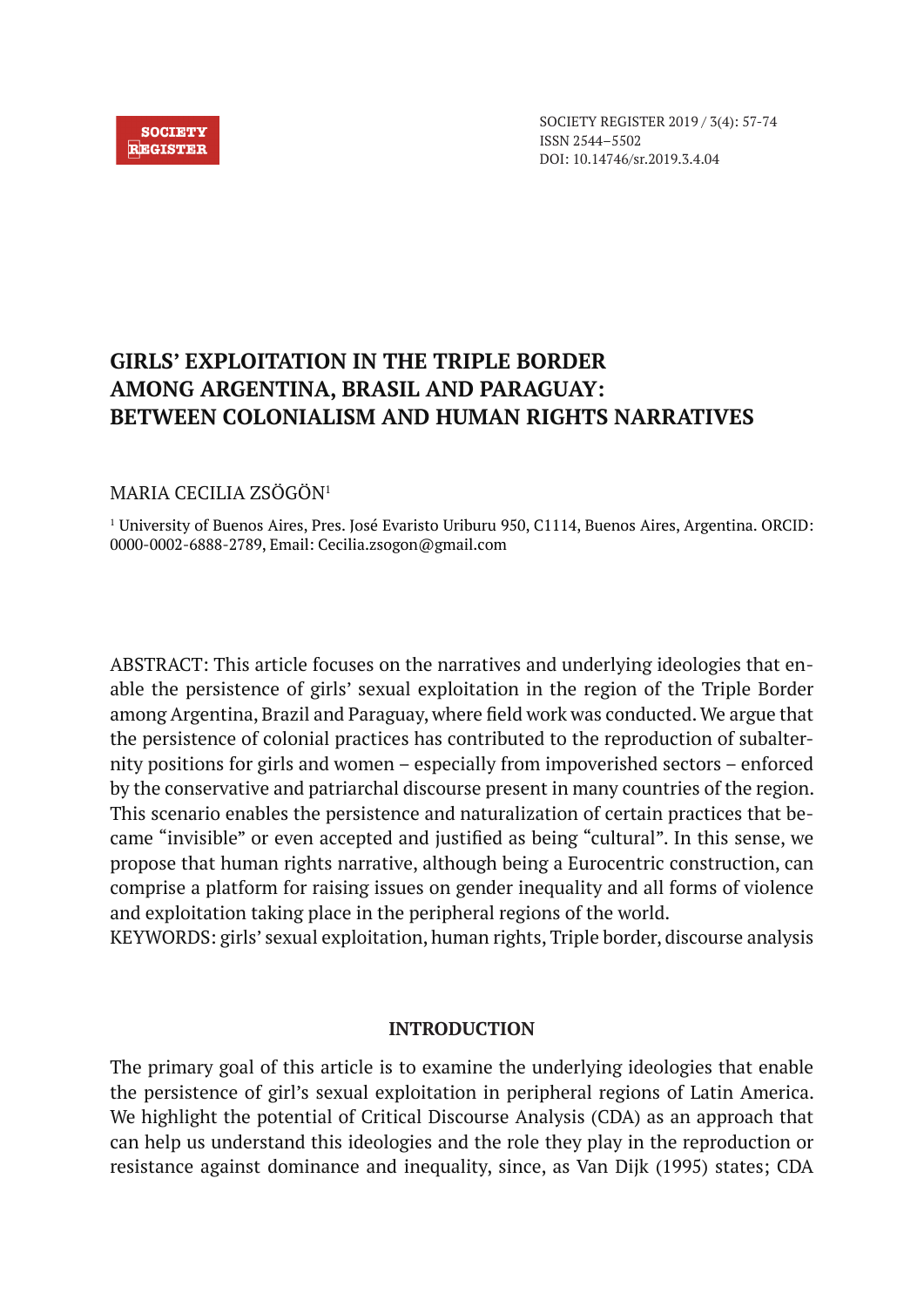attempts to uncover the discursive means of control and social influence; along with an oppositional stance against the powerful.

The conservative discourse has gained prominence since the Latin American "turn to the right" expressed in the neoliberal tendencies of current administrations. Worldwide, these phenomena can be compared to the waves of totalitarian and conservative governments that support right-wing anti-gender politics, which have contributed to reinforce children's and women subaltern position, in line with colonial and patriarchal logic.

As Odrowaz-Coates (2019) states in the introduction to this work, discourses inform preferences, behaviors and preferences towards positioning of individuals in society, based on their respective gender and their individual status. Conservative orientations may be linked or allow the mechanisms of reproduction of gender power relations and the positioning of children according to power distribution in society.

Faced with this, feminist movements such as "Ni Una Menos" [1] ("Not One Less") have proliferated in Argentina and other countries of our region. However, the rates of violence, which involves domestic violence, homicides, rapes, exploitation and even the gap in wage disparity and access to the labor market, continues to be significant. According to the UN, Latin America is the deadliest region of the world for women. There, more than nine women are killed daily, victims of gender violence, making it the most violent area in the world for women outside a context of war.

This article focuses on the political, discursive and ideological aspects that cross girls' sexual exploitation in the Triple Border Region (TBR) between Argentina, Brazil and Paraguay. We argue that conservative and patriarchal discourses enable their reproduction, since they are ideological constructs that conceal the subaltern –material and symbolic- position of girls and women. Added to that, we propose that human rights could overtake these narratives since they constitute a platform from which to address and revert issues such as violence, exploitation, gender and age inequality and other problems faced by girls in impoverished peripheral regions of the world. In order to do so, this work is structured as follows: the first section briefly describes legal framework referring to commercial sexual exploitation of children, specifically the international treaties and conventions incorporated in the normative corpus of Argentina, Brazil and Paraguay, since they are the countries that constitute the Triple Border Region. This *racconto* shows the relevance of child labour and exploitation in human rights international agenda that nowadays seems to collide with the proliferating conservative discourses, and even hate speeches towards women rights and gender equality*.* Next, we analyze the specificity of the material anchorage since we believe it conditions the forms that acquire certain practices, making it possible for instance, the trafficking of persons due to the "porosity" of the national frontiers in the region. Afterwards, we outline the forms of exploitation of girls and women in the aforementioned Triple Border, especially commercial sexual exploitation, considered a serious violation of human rights. Although this form of exploitation is not the only one, we focus on it due to its prevalence across the region and the gender bias that enables its continuity sheltered by conservative and patriarchal discourses. Following that, we address sexual exploitation of girls as described by former members of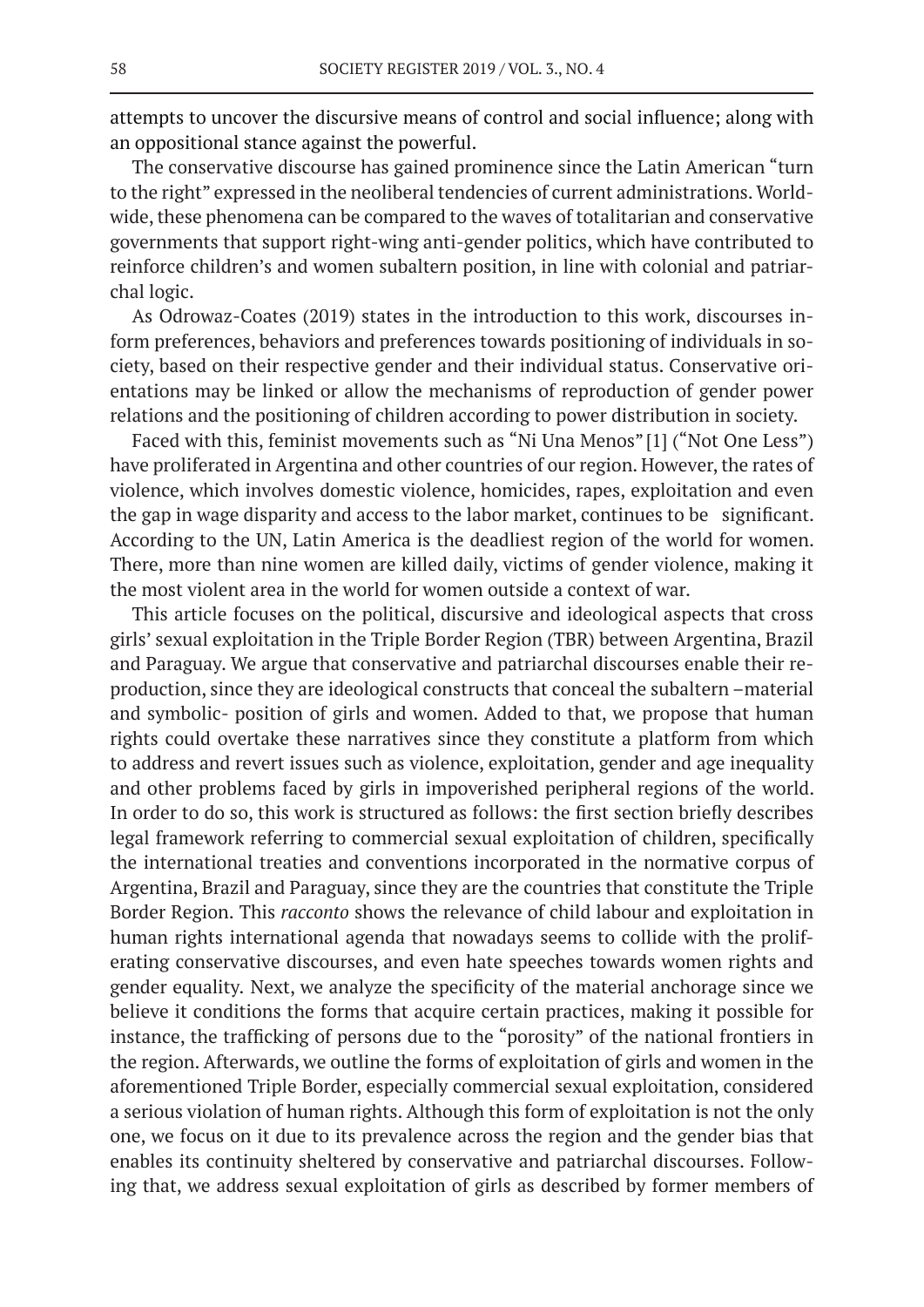a program aimed at reversing these crimes in the region. The program was finally dismantled, due to –in part- the way it began to operate and uncover the powerful networks that hide behind crimes such as trafficking for sexual or labor exploitation. These narratives show that girl's exploitation is represented as some sort of "natural" or "cultural" (being almost synonyms here) phenomena as if they were the only possible life trajectory for impoverished girls of these regions.

Finally, we discuss the potential of the human rights narrative in these peripheral contexts, since they are a Eurocentric construct. Nevertheless, we argue that the very possibility to address this practices supply evidence of the value of human rights narratives -as a platform for raising issues on gender, violence, exploitation and other issues- since "it is impossible to name human rights violations in the absence of human rights norms and standards" (Baxi 2007: 189).

#### **METHODOLOGY**

In order to approach the underlying symbolic and political struggles that shape child labour and exploitation in this peripheral region of Latin America we combine research field work with critical discourse analysis around gender and conservative discourses. The research was conducted in the Triple Border Region between Argentina, Brazil and Paraguay between 2013 and 2016 [2]. The field work took place in the main cities that make part of the region: Puerto Iguaçu in Argentina, Ciudad del Este in Paraguay and Foz do Iguaçu in Brazil. Participant observation and interviews were conducted in public schools, hospitals, social welfare offices and homes for children. Here we present some observations concerning sexual exploitation as they were registered throughout the field research.

The analysis is framed within Critical Discourse Analysis (CDA), as described by Fairclugh et al (2003). As Van Dijk (1995) addresses, CDA can help us understand how the forms of inequality are expressed, legitimated or reproduced in texts (all kind of texts), by dominant elite groups or institutions who use and abuse their power through a display of different discursive structures.

Finally, any phenomenon that takes place in a trans-border region must be address considering its transnational anchoring, therefore the emphasis on the regions and the particularities that enable children exploitation. Frontiers constitute material but also epistemological borders that forced us to rethink the meaning of many categories and to verify the need for creative thinking in spaces that escape the contours established by the academy. These frameworks will help us provide a better understanding of the persistence of violence and exploitation of girls and women in a peripheral region of the world-system [3], and interpret how this practices and narratives are inserted in the dense social and political processes that cross the region.

# **RESULTS**

The basic postulate that arises from our research is the validity of the idea that the coloniality of power persists after formal decolonization (Quijano 2000). Coloniality, as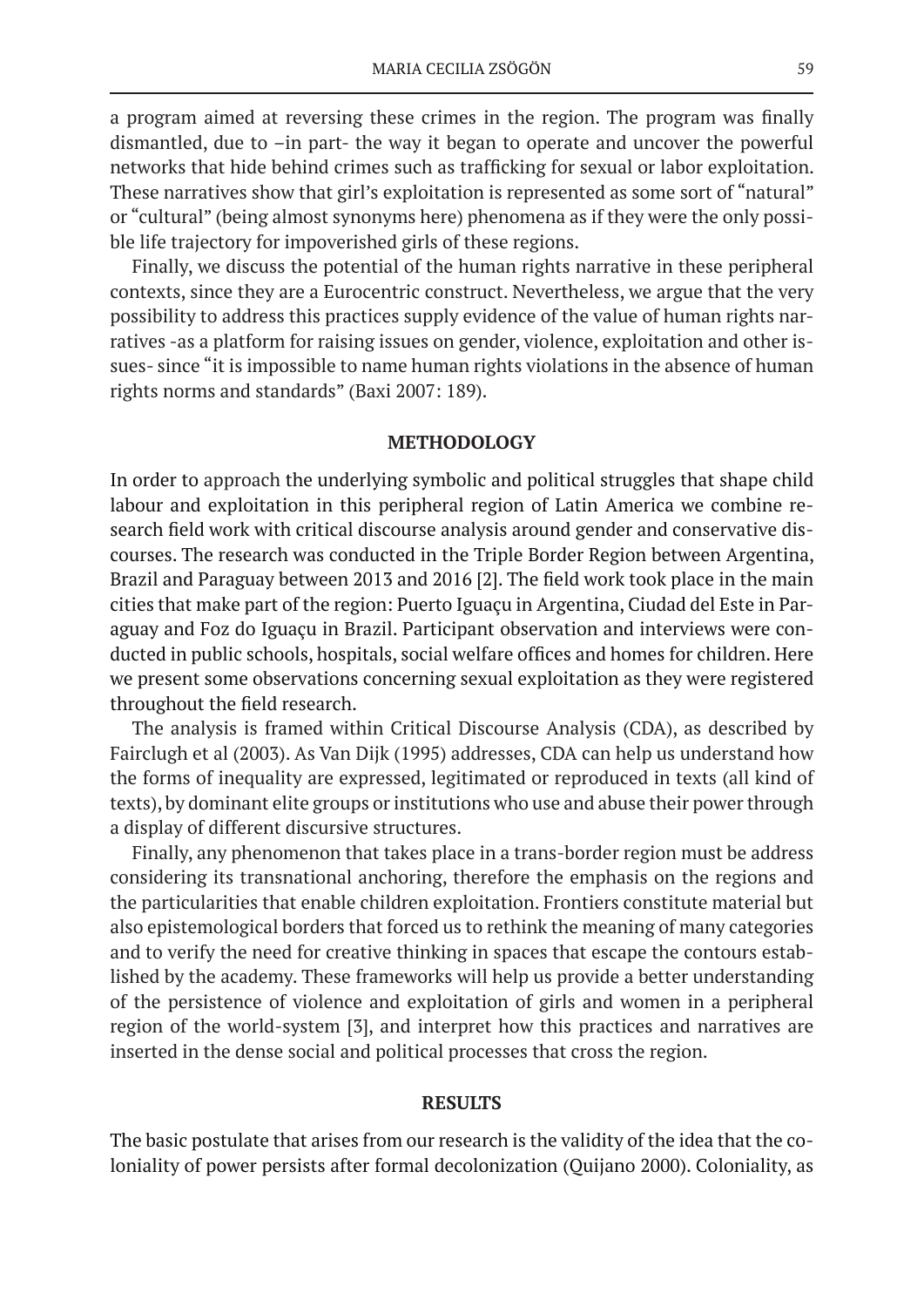constitutive of our peripheral region, seems to have similarities, or to fit in the ideology of the conservative discourse, which addresses girls and women from a perspective that enables the continuity of exploitation due to their assigned –subaltern- position in society. In this context, sexual commercial exploitation can be regarded as the corollary of a trajectory signed by the deficiencies and indifference of public institutions, especially those operating at a national level (in the capital of each country). Among other reasons, we highlight the deficiencies of educational and sanitary infrastructure, the lack of social policies, and ultimately, a system that reproduces oppressive and exploitative conditions affecting impoverished women and children in peripheral regions of the world, which continue to provide cheap workforce, as well as women and girls who are addressed as highly sexualized-objectivated subjects.

Field work conducted in the region demonstrates that the interests that operate covering up these crimes have primacy over current human rights treaties, and over any other consideration that transcends the strictly monetary. Field work also shows that the extension and distinctiveness of these practices is not sufficiently documented in the Triple Border. Here again a strain for policy makers is the lack of updated data that account for the real magnitude of child exploitation, which leads to the impossibility to conduct a fair diagnosis. This vacuum is due to several causes, being one of the main the power relations that cover the occurrence of these phenomena. In cases such as the worst forms of child labour and trafficking obvious difficulties arise for their study due to their clandestine nature and the powerful monetary and politic interests that enable their reproduction. This is linked with certain dynamics of the region that allows the reproduction of exploitation in all its forms; one of the main features of the TBR is its "porosity", which enables an intense circulation of persons and goods that do not always occur within the legal frame. In this region, state limits seem to be rather abstract due to highly interconnected urban spaces. The faint limit between legal and illegal practices, and the rather precarious articulation between institutions of the three countries, set up a privilege scenario for trafficking of persons for either sexual or labour exploitation.

On the empirical level, it became clear that the subjectivity of children is rarely apprehended in adult discourse. The actions implemented are limited to "harm reduction" programs that in the long term tend to reproduce those same conditions that they should seek to reverse. In this sense, the convergence of child labour and exploitation in the social, economic and cultural fabric of the region requires actions that tend to reverse the naturalization and invisibility and, in the case of the worst forms of child labour and exploitation, arise consciousness around the fact that they do constitute serious crimes and such be addressed as such.

In a context signed by poverty and inequality, we highlight the instituting power of children's rights treaties as the materialization of a power struggle for the imposition of "meanings". The analysis of the legal frame is fundamental since laws are the result of negotiation processes for obtaining legitimacy from certain narratives; they constitute "true and important symbolic struggles" (Segato 2006). In line with this position Bourdieu addresses that the law not only regulates certain practices, but also gives status to social groups whose rights it recognizes, establishing their existence from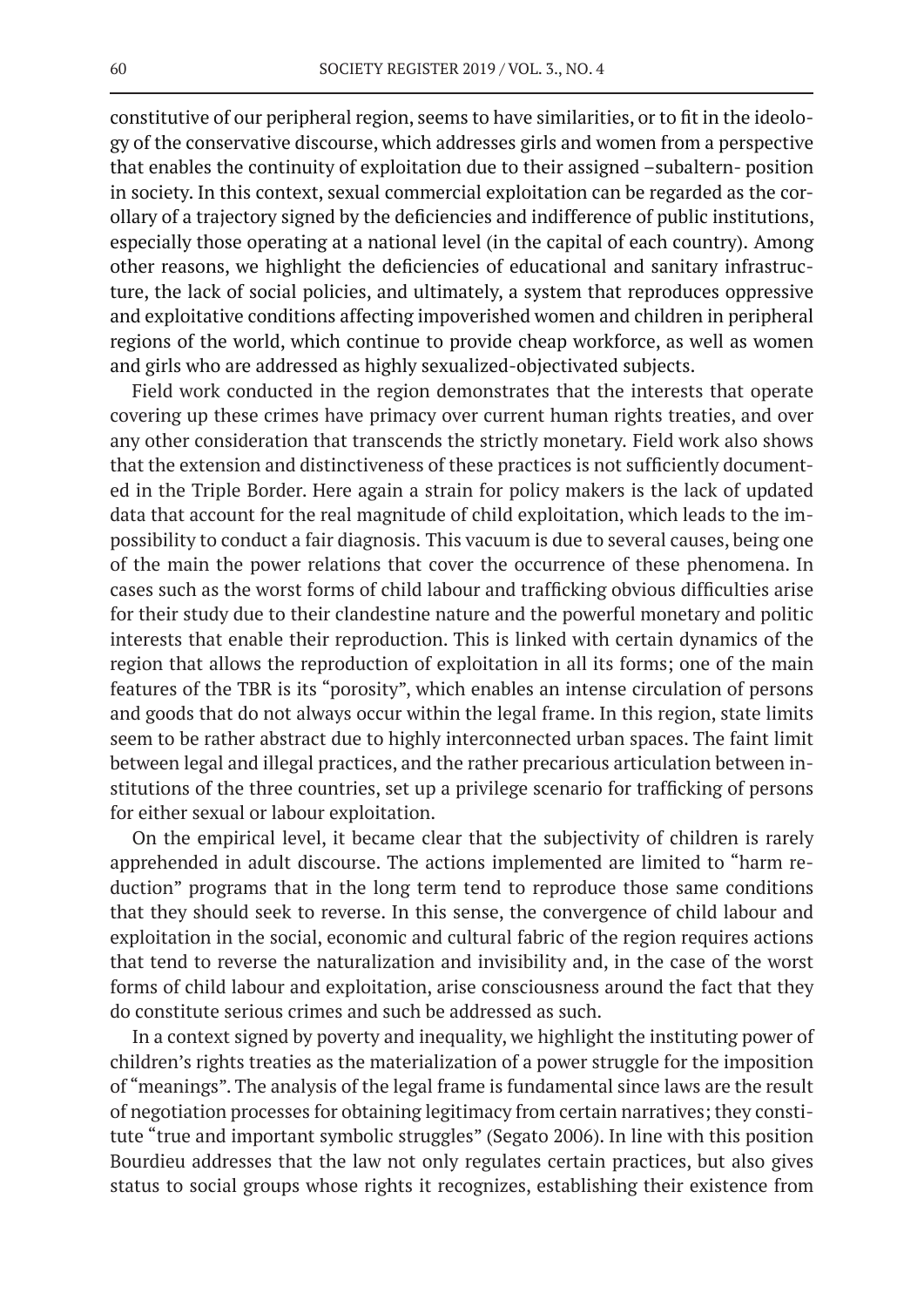the "mere act of nomination" (Bourdieu 1989: 238). We are aware that the passing of a law does not necessarily imply a social commitment to its enforcement; however, it provides a valid platform for addressing social demands.

On the other hand, this legal recognition does not lack contradictions: as Pecheny states: "the very language of human rights generates this tension: while speaking in terms of rights allows for these struggles to be heard and incorporated in the legislative agenda, doing so also implies boxing them inside the institutional frameworks of (neo)liberal democracies" (Pecheny 2009: 459). Finally, it is important to avoid both celebratory and paternalistic narratives concerning child labour, and as for its "worst forms" the need to conduct further research to understand, address and explain how forced labour has become, once again [4] an issue on international relations and in human rights narratives and politics.

# **DISCUSSION AND DATA**

### **Legal framework and human rights conventions concerning exploitation**

The International Labour Organization (ILO) defines commercial sexual exploitation of children "as the exploitation by an adult with respect to a child or an adolescent – female or male- less than 18 years old; accompanied by a payment on money or in kind to the child or adolescent (male or female) or to one or more third parties" (ILO/ IPEC) [5]. ILO also considers this form of exploitation as an abhorrent violation of the human rights of children and adolescents and a form of exploitation similar to slavery and forced labour.

Commercial sexual exploitation in children includes the use of girls and boys in sexual activities remunerated in cash or in *kind* - commonly known as child prostitution - in the streets or indoors, in such places as brothels, discotheques, *massage parlors*, bars, hotels, restaurants, etc; the trafficking of children and adolescents for sex trade; sex tourism; the production, promotion and distribution of pornography involving children and the use of children in sex shows (public or private) [6].

Similarly, the Stockholm Declaration adopted at the World Congress against Commercial Sexual Exploitation of Children (1996) defines the commercial sexual exploitation of children as "a form of coercion and violence against children (that) amounts to forced labour and a contemporary form of slavery," while the UN Protocol to Prevent, Suppress and Punish Trafficking in Persons, Especially Women and Children (the Palermo Protocol) defines the term "exploitation" to include "the exploitation of the prostitution of others or other forms of sexual exploitation, forced labour or services, slavery or practices similar to slavery, servitude or the removal of organs" (ILO).

In line with the above, the 2006 *Report of the Independent Experts for the United Nations Study on Violence Against Children* also recognizes that the exploitation of children under 18 in prostitution, child pornography and similar activities constitutes violence. Equal importance has ILO Convention 182 on the Worst Forms of Child labour, that includes slavery or slavery-like practices; the sale and trafficking of children, debt servitude, the status of "servant", forced or compulsory labour and the use of children in armed conflict. It also covers the recruitment and use of children for prostitution and por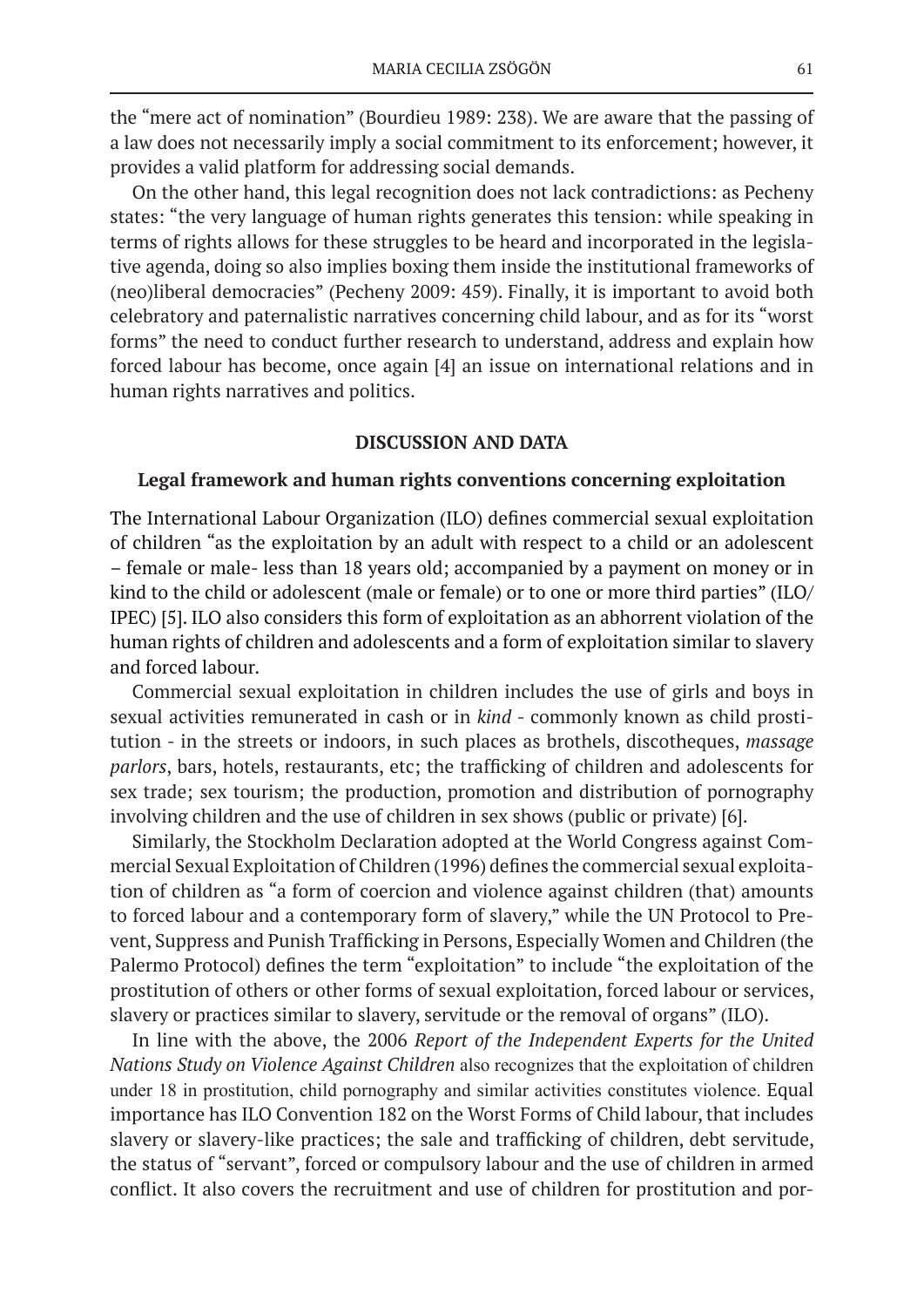nography; and for the production and trafficking of narcotics. According to ILO (2002, 2006) "they are all those jobs that, due to their nature or the conditions in which they are carried out, can damage the health or safety of children, and work that endangers their physical, mental or moral development". Such forms can be also assimilated to the notion of "modern slavery", as they are described in the 2014 Protocol on the Forced Labour Convention.

Some figures that account for the global scale of trafficking in persons estimate that it generates annual revenues of more than 32 billion US dollars worldwide; in Latin America and the Caribbean alone, it captured 100,000 victims during 2008, according to a survey by ILO (2002) According to UNICEF, some two million children between the ages of five and fifteen are introduced annually into the sex trade worldwide. The phenomenon of child sexual exploitation, in recent years, has also increased in Latin America, due to economic and socio-cultural factors among which ILO (2002) highlights the lack of education and economic opportunities, the relatively high benefits they believe they will obtain, the cultural obligation for children to help their parents by earning money through any activity and the "disintegration" of families.

However, these factors should not ignore that the persistence of commercial sexual exploitation is due to the existence of a demand that is even greater in the tourist centers of "developing" countries, as evidenced by research carried out in the region (UNICEF 2005, ILO 2005, IOM 2010, Cilleruelo 2008).

#### **The Triple Border: Inequality and poverty in the periphery of the world system**

Social phenomena acquire a particular dynamic according to the geographical context in which they take place, in this sense we argue that the Triple Frontier between Argentina, Brazil and Paraguay enables dynamics that allow the persistence of the so-called worst forms of child labour alongside with exploitation. In this sense, we believe that the approach of the theoretical perspective of the world system, as mention above, is appropriate. The categories of center and periphery account for the operation of the capitalist system and the mechanisms through which the centers continue to exploit and expropriate the resources of the peripheries, against orthodox visions that believe that the benefits of economic development would have a positive impact on the peripheries.

In a system whose objective is to maximize profit through the difference between labour and raw material costs and the exchange value of a product, poverty, disease, malnutrition, lack of access to drinking water, basic adequate sanitation, among other shortcomings, are a constant. The inhabitants of the impoverished regions are the counterpart of the prosperity of a minority; according to Jeffrey Sachs, eight million people die each year "because they are too poor to remain alive" (2005: 29).

In this work and in line with the above, we consider that poverty and exclusion are intrinsic to the logic of a market economy. This proposal corresponds to the postulates of dependency theory and to Karl Marx's proposal about the need for a "reserve industrial army": a nucleus of unemployed that enables cheap and flexible workforce to keep wages low and perpetuate the necessary conditions for the reproduction of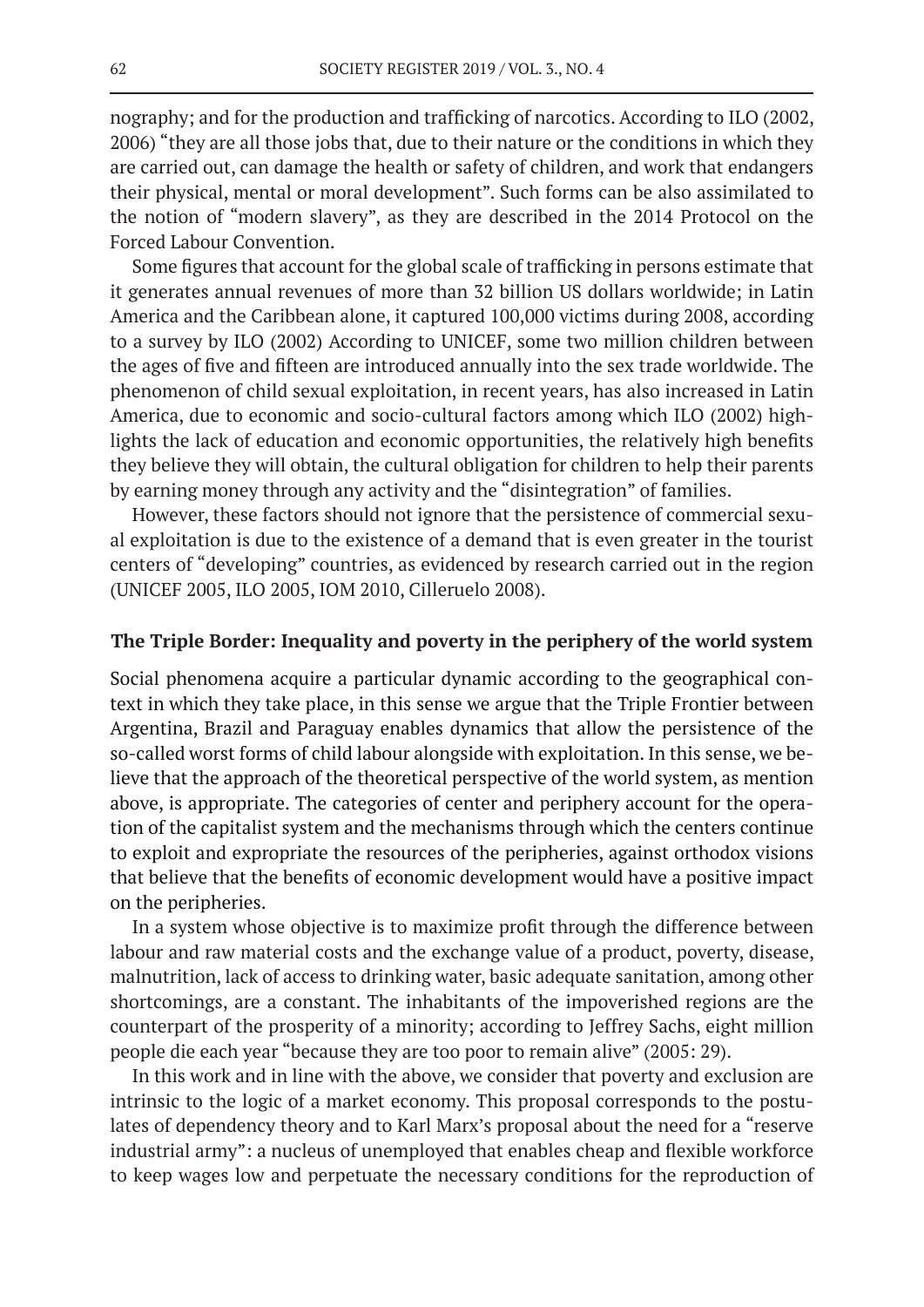capital.

Although this may appear to be obvious in the peripheral regions, diversity of views on the Triple Border coexist, embodied in the media and technical and academic reports, each of which builds a discourse about the region that tends to emphasize its unity and harmony, or its fragmentation and conflict. Beyond the different interpretations, the area is well known for its notorious inequality, which is clearly expressed in the asymmetries between a city for tourists-consumers and another for the inhabitants of the periphery. Although exploitation, trafficking and connected crimes are typified in the regulatory frameworks of the three countries that make up the region, as well as in multiplicity of international treaties, it is a recognized route of trafficking of human beings for exploitation in neigh boring countries or even in other continents. The occurrence of these practices was not acknowledged by most of the informants, who refused to talk about the issue, on occasion out of fear since various aggressions occurred towards journalists and researchers who tried to approach these crimes.

# **The forms of exploitation in the region**

For the purposes of this paper, we use the categories of exploitation, forced labour, slavery and worst forms of child labour as synonyms since we consider that the subtleties of each category are subsumed in the fact that they all represent violations against the very basic rights of children.

However, due to their characteristics/particularities they can be simply defined as crimes against humanity.

As for the figures, since these crimes take place with the complicity of politicians and officials of the law are very complex to investigate, the only available data consist on estimations about women and girls who fall into trafficking networks or became victims [7] of other forms of exploitation for sexual or labour purposes.

The enormous economic revenue from these practices/crimes, such as commercial sexual exploitation of children, trafficking, sex tourism and others, is recognized in the region, although their invisibility and the network of complicities that enable their persistence to make their study extremely complex. More detailed studies in conjunction with the security forces of the three countries could greatly contribute to have a reliable diagnosis that could lead to take actions aimed at reversing and preventing these crimes and take pertinent legal actions towards recruiters, intermediaries and exploiters who take advantage of the vulnerability of the victims, although here we do not think of victims in terms of individual injustice, but as an injustice "rooted in a structure of social and historical conditions that determines the situation and renders it intelligible" (Pecheny et al. 2019: 457) The physical and psychological consequences of exploitation (in all its forms), are extensively documented by multiple studies carried out by ILO, UNICEF, and other national and international organizations specialized in this problematic issue. However, commercial sexual exploitation is not the only form of exploitation, or the only one that can be part of the "worst forms of child labor", as it is typified in the above-mentioned Convention.

Other forms of exploitation with a presence in the TBR have to do with servitude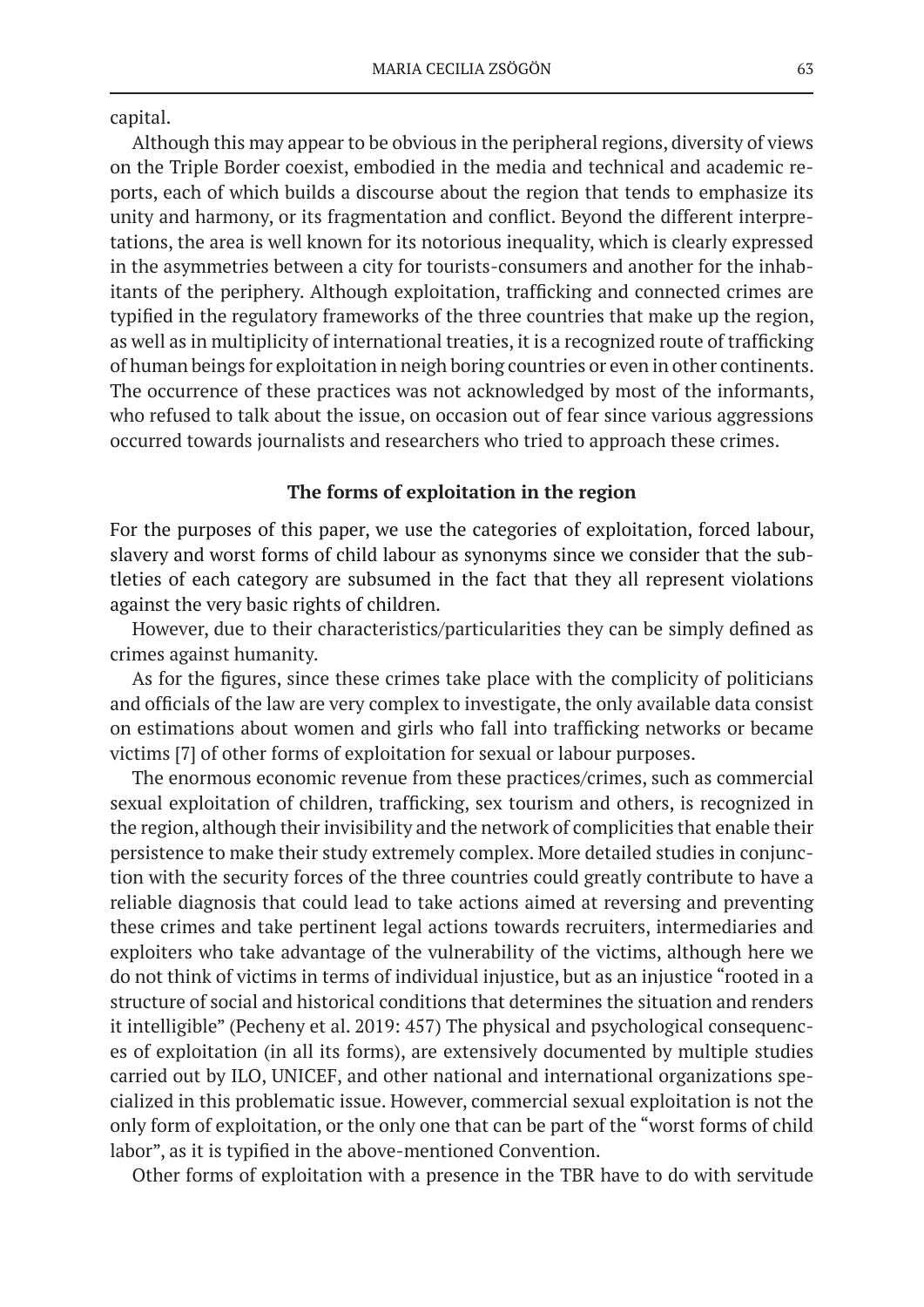*(criadazgo)*, an extended practice in Paraguay but also in the Northeast of the Argentine Republic. *Criadazgo* refers to a form of exploitation that takes place in the private sphere of a domicile, so its detection through labour inspections is practically unfeasible. In this practice, children (usually girls, but also boys) are handed over, at ages as early as two years old, to a "caretaker" family, almost always living in cities, which will be "responsible" for their education and support it in exchange for the domestic work of the little "maid".

However, frequently this is not the way things go, and girls and boys are exposed to long hours of work, that can include cleaning, washing, taking care of the elderly or sick persons, amongst other tasks which prevents them from attending school or makes their schooling be truncated due to absences, fatigue or even the lack of school supplies and appropriate equipment to attend educational institutions. Most of the times girls come from extremely vulnerable rural environments, from large families who are unable to provide support for their sons and daughters and who may really believe that by "sending them to the city" they are giving them the opportunity to move forward in their lives through access to the education that their parents, for a variety of reasons, could not access or could not complete.

Although exploitation is conditioned by gender issues, we also consider the age variable, since girls are more exposed to suffer violence in all its forms, due to the distribution of power in our society, in which girls from impoverished backgrounds have less opportunities to access to formal education, or to complete it, even compared with boys of the same age and background, since girls are most likely to perform domestic work and other tasks associated to domestic reproduction. As Cioban discusses, these types of activities are considered by society to have a limited economic value and they are underestimated. We must also notice the gender division "between jobs undertaken by children, a fact that further marginalizes activities done by girls, which are considered as 'not so important'" (Cioban 2018: 108). These differences are conditioned by gender issues, but here we focus on the double *drawback* that girls go through not only because of their gender, but also because of their age, that could make them lack same tools that adult women may possess to defend themselves against certain abuses or to make their voices heard.

# **The experience of a Program aimed at eradication of commercial sexual exploitation of children**

This program, which will be addressed as "Happy Childhood" aimed at the eradication and prevention of commercial sexual exploitation of children and was operative between 2004 and 2012, financed by the Argentinean government along with an international organization. The actions were originally focused on psychological support, informative talks, and reintegration into the formal education system for victims of trafficking and sexual exploitation.

 The testimonies presented in this section come from interviews with members of the Program. A former coordinator, Graciela [8], reminisces about the beginnings: "In 2004 the program was created to conduct survey about children living in the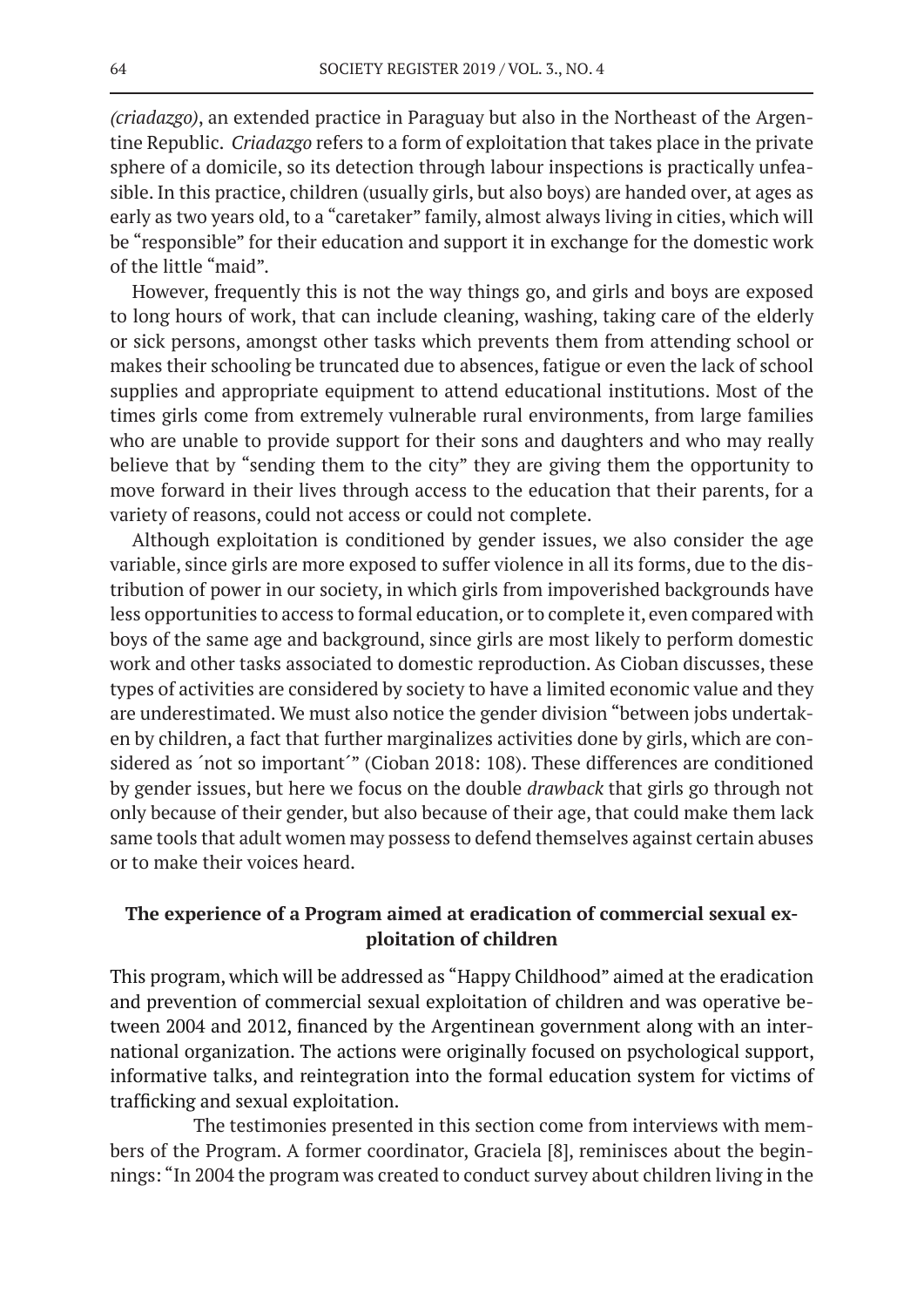street, in situations of violence, victims of abuse and especially to eradicate commercial sexual exploitation of children. Those were the formal intentions. For this, a work team was formed".

 The "team" was integrated by a psychologist, a teacher and a law student whom they called "our lawyer": a rather humble team if we take into account the magnitude of the objectives they pursued and the powerful interests operating to guarantee the continuity of exploitation and linked crimes.

Anyway, the planning organized in the very beginning was short-lived;

When we installed the office and said ok, we are going to start the talks [9] in the neighborhoods, we began to receive lots of complaints. So, we had to forget about the initial planning. I was very surprised because I had been a teacher for 35 years. So, I thought, I have lived for 35 years in this city, inside a bottle, because I never thought there were so many aberrations and ugly things that were committed against children.

Graciela recalls the initial frenzy, of receiving complaints, of going to the police stations, but she immediately began to glimpse the network of complicity behind a crime as lucrative as commercial sexual exploitation;

At the time there was a police officer that helped me a lot, and I think it cost him his job. Then I began to see the other side. How officials, police, authorities, who sympathized with the Program´s initiative, were being fired from their jobs, left aside, reassigned... of course, it is one thing to talk about the child who is begging for coins in the street, selling pebbles [10] or whatever, and something else is to talk about sexual exploitation where tourism industry and authorities are involved…

In this context, the first threats did not take long to come, although in a veiled way, they were still "warnings".

Estela, another former member, recalls: "I was going to the crash, I was facing everybody. Then they *(the authorities)* told me *to slow down*... and then I realized that authorities themselves were the ones who come here to ask for children *(for sexual exploitation).* I was very distressed, I didn't sleep (...) I didn't know how to get out of it."

The first "clash" was with a minister "who was being of great help", and who told her to "stop a little" because the people of the city "were very offended". She explains the causes of this anger:

I talked a lot, I was very mediatical, I was on television every day, and I said please don't turn this city into a "sexual paradise", things like that. Because where there is a five-star tourism there is behind a very poor population with exploited people, not only children ... some taxi drivers told me about parents who gave them the phone number in case a tourist asked for a child, a girl, no matter the age, call him ... then I thought, this cannot be. Everything is wrong here. Everything.

And she adds:

It seems such hypocrisy to me… when I began to know reality, it surpassed me.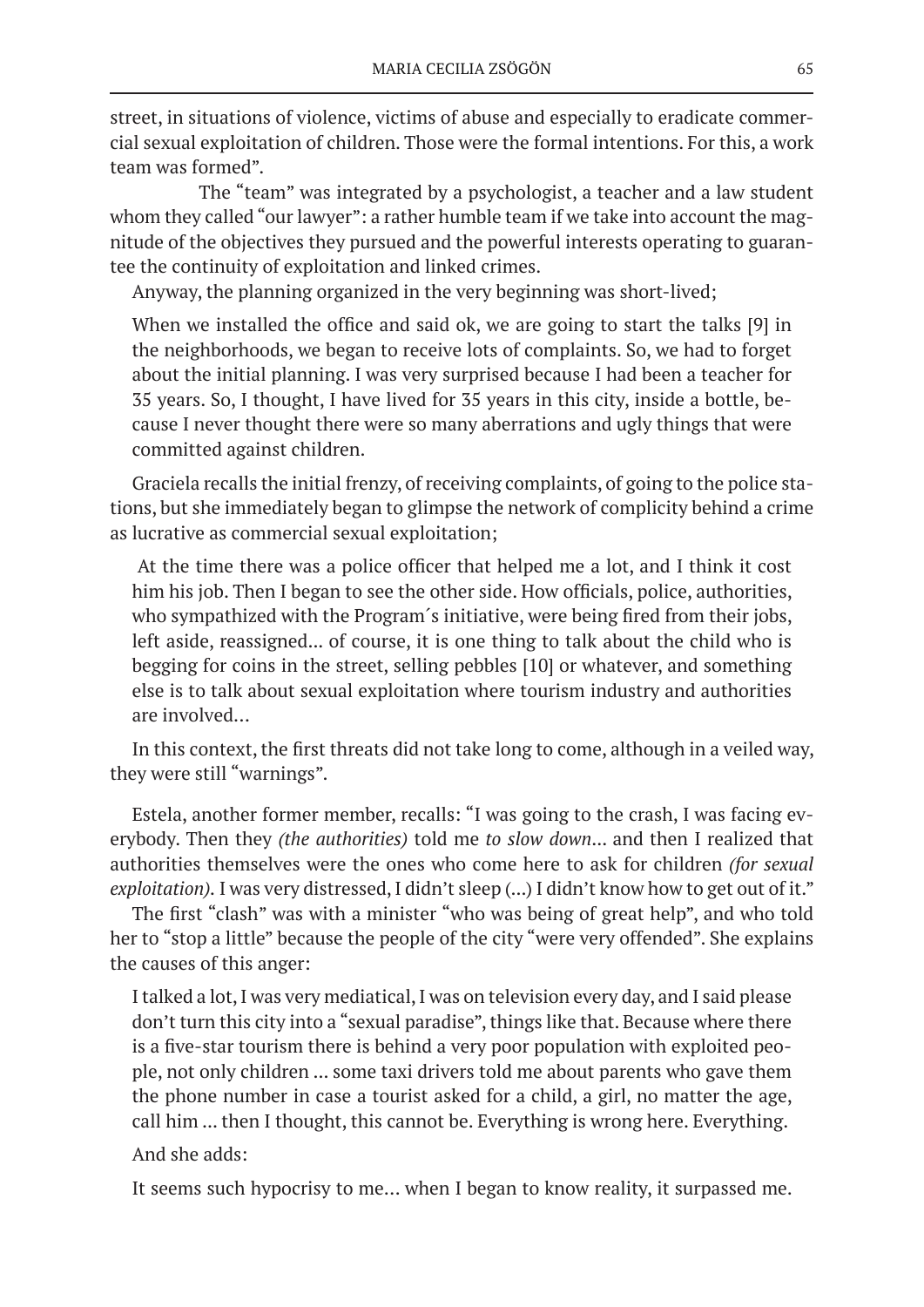When a new government assumed, they called us and asked not to clash with the people; instead of that, to give a lot of talks ... and we said yes, we were going to give talks. And raise awareness and raise awareness. I told children at school how the traffic works, when the police catch a drug dealer who is also a human dealer, because a kilo of marijuana is equivalent to so many girls ... then the transaction is done with zero investment, they just kidnap and take the girls.

On the role of the family and the responsibility of adults in the commission of exploitation Estela comments:

There were mothers who offered their children in exchange for drugs, because they were addicted… A 20-year-old girl who let her little girls be abused in exchange for a joint, crack, whatever… a dad who gave her little daughter for money or whatever ... the little girl was 9 years old and when we rescued her because the neighbors told me; look at that child, she is being abused by many people, I took her to the doctor and he told me that she would never have babies, because she was shattered, shattered inside and also at the level of the mind.

The narratives allow us to infer that the participants of the Program inquired more thoroughly than perhaps - tacitly - they had been "allowed" to do by political authorities. The initial idea of the Program was to give prevention workshops; however, it ended up exposing the plot of complicities of public officials and security forces, which eventually led to the dismantling of the Program.

As Graciela states:

I first made the complaints, and then I realized how silly I was, because what was I going to gain? If the commissioner himself told me; you are attacking important people. So, defense of the children, zero. Then they began to corner me from all sides, until one day a senior official told me: "there are no more contracts for you.

Despite of this, the Program formally continued. A young student was put in charge, "with very precise orders: all had to be very *light*, very *quiet*", until its definitive closure in 2012.

About raising awareness around commercial sexual exploitation, Estela comments: "I think we have to try to make people realize that a crime is being committed, that the taxi driver, who takes a girl to Brazil or Paraguay hidden in the trunk of the car to be abused on the other side, is committing a crime, that is being involved (*as an accomplice*). People need to see that, but they never understood these practices constitute severe crimes. They think impoverished girls are there for that: to be abused, to be raped, and in return, give them some coins".

It is worth noticing in the fragment the representation of social actors, since their inclusion or exclusion in the discourse is quite significant, as Fairclough (2003) points out, there are many motivations for exclusion, but "this may be politically or socially significant" (Ibid.: 149). In this case, the exclusion of the kidnapers/recruiters/exploiters in the discourse mirrors the way impoverished girls are represented in social imaginary, as if sexual exploitation was "something which happens to people rather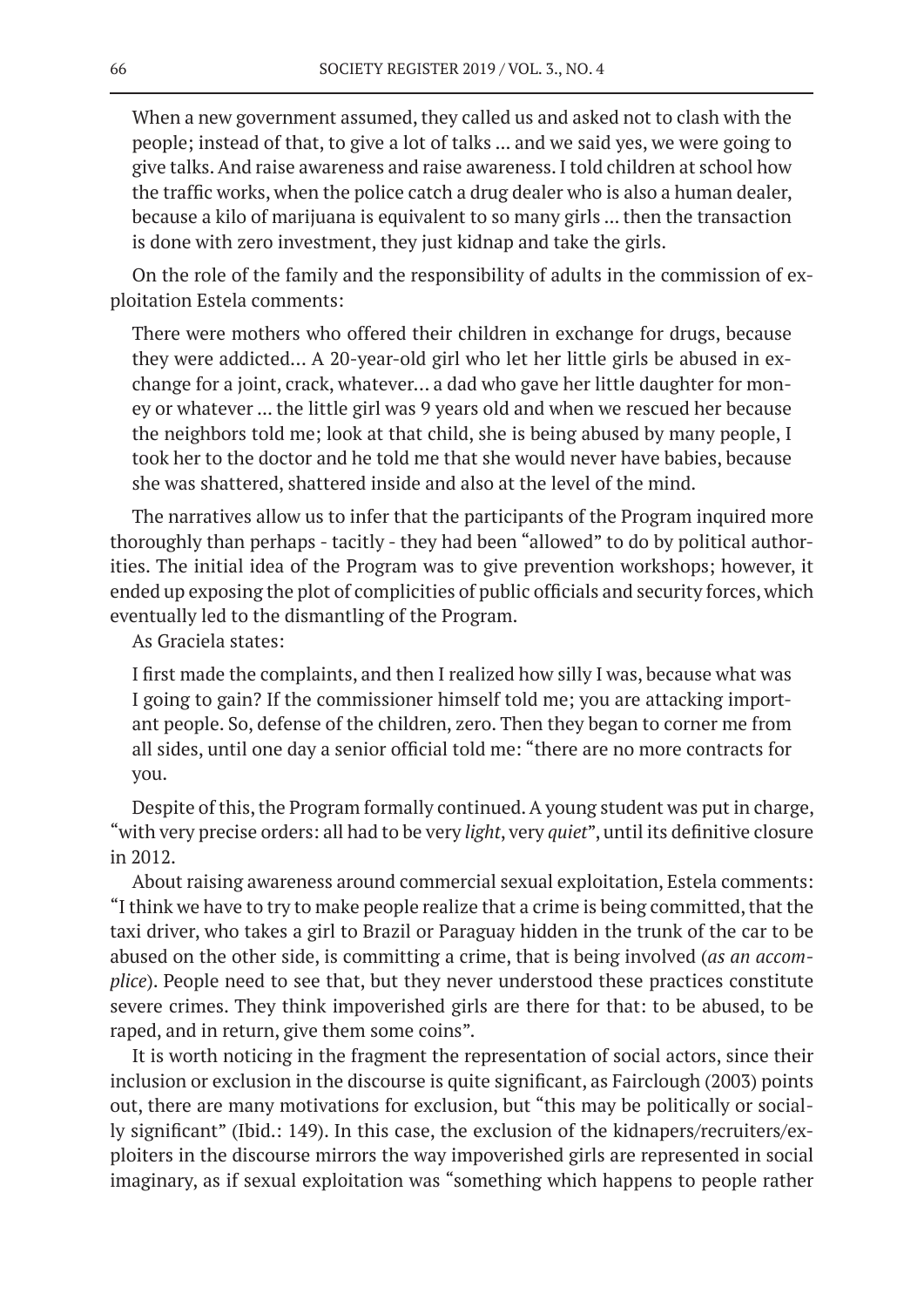than something which is done to people-a calamity rather than a crime" (Ibid.: 149). This absence of the perpetrators contributes to place the blame in the victim, rather than in the criminals, which is a symbolic way in which patriarchal and conservative discourses conceal these practices.

As for the places of destination,

Sometimes they convince the girls and took them to Buenos Aires, with a false job offer… or to the south, many girls went south. The majority returned with babies, (product of abuse)... A 12-years-old girl was given a brutal beating because she did not want to prostitute herself and ended up in hospital. There the doctor realized that the 18-year-old document had nothing to do with the physical structure of the little girl who was in the hospital.

Another case that highlights the multiple logics that cross these crimes and enable their persistence had to do with three little sisters who *were taken* to Buenos Aires:

When I reported a mother, who took her three daughters to a brothel (prostibulo), they (the lawyers) told me "it can't be true". But yes, it was. The mother took them to a prostíbulo in Buenos Aires. I had to go from Misiones [11] province for the trial and this time I got really mad at the judge (...) one of the little girls was my first-grade student, now she was 16 years old. She was taken by her own mother who told her that she was going to work as a babysitter but instead she locked her in the brothel and said here you will do what I tell you. The owner of the brothel, who was indicted, had taken these girls as his "wife", he tattooed her arm with his name, took her to some tourist places and so on. So, the (female) judge of the cause tells me, well I didn't see her sad and crying in the photos, she was very smiley. But when this same girl came to see me, she was really distressed and in panic. But the judge told me: you are only a teacher. How can you define the panic situation if you are not a psychologist?

And the same judge added: "In Puerto Iguazú you *put little girls to dance at the carnival*" (as if implying that they *want* to be abused, or that if this happens, it is *their fault, the victims' fault,* as pointed out above).

To which Graciela responds:

Listen to me; they are customs of a population that girls dance at the carnival. That is, that macho thought ... and I saw the face of the other (male) judge, who was surprised that the woman judge attacked me. I thought about hitting in her face, but I didn't want to go to jail. So, because this girl was poor, because she was smiling, is she doomed?

We can see this fragment in terms of a maybe rather unconventional gender discrimination, since this attitude comes from another woman, even worse, a representative of the law (in the figure of the judge), who assumes that girls who take part in certain social practices (*Carnival*, here) shape their trajectory since they *voluntarily expose as* potential victims of sexual exploitation.

As a corollary: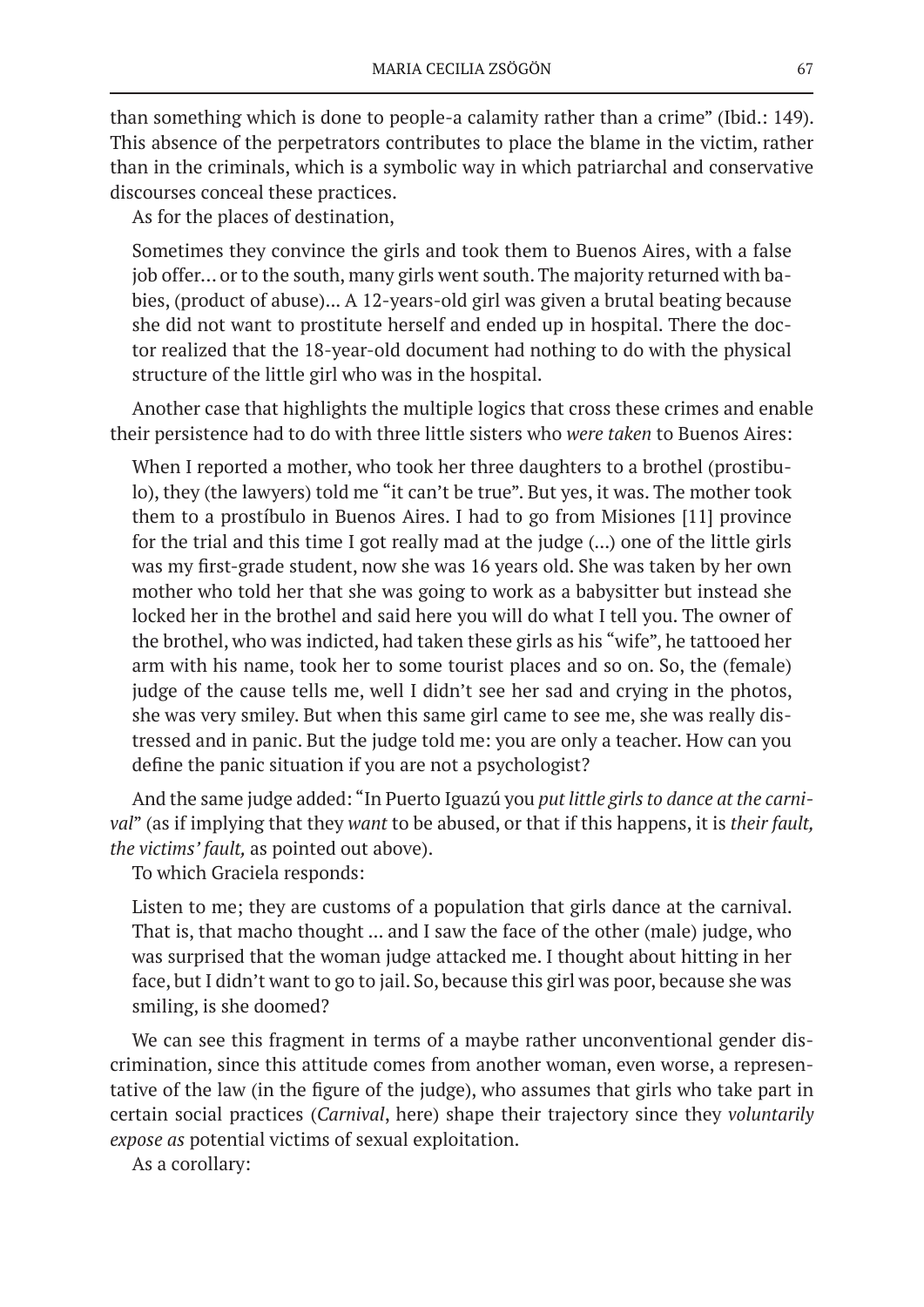She (the girl) returned (to her home in Iguazú) because she learned that recruiters were coming to take her little sisters, of 11 and 14 years old. As a result of the trial, the mother of the girls was given house arrest; the kidnapper was sentenced to ten years in jail. As for the police officer who collaborated with this cause and many others on sexual exploitation of children, he was dismissed from the force. They just fired him... It's like I'm carrying a backpack full of people thrown away, pushed out, left aside... but I think we're all adults and we all knew there would be consequences.

The dialectic of the previous fragment highlights many aspects of patriarchal and conservative discourse, specially the fact that those –male or female- who *try* to act within the legal framework expose themselves to be dismissed, or, in this region and due to the crime we address, to be threatened, or worse.

Finally, the main defender of this girl was not the law or any other institution, but it was *herself*, who returned home to protect her younger sisters. This clearly shows not only the inaction but also the complicity of the actors who supposedly should defend children against exploitation and all kinds of abuse. But it also shows the agency of children, their capacity to make their own decisions, and in this case, protect her little sisters when all the system and even her mother, failed to do so.

Other aspects that contribute to the complexity of these crimes relate to the consent of the victims [12], informants mention that sometimes they claim to have *offered* themselves "voluntarily". But once they were taken to the first destination, the recruiters would take away their identity document (ID) and they knew "that leaving the brothel or going to the police would be of no use since nobody would believe them. In addition, they threaten them with their families since the recruiters knew where they lived".

Some examples of recruitment through deception, and the consequences of these actions on the girls, on their families and even on the members of the program are mentioned by Graciela:

A girl told me: I went to Buenos Aires because they (the recruiters) told me I was going to be a bar tender. Can you imagine? A young girl from the villa, she didn't have much of an idea. They told her she could go with her four-year-old daughter. The first thing they did was to take the little daughter away. Then she had no choice but to accept everything, because her daughter´s life was at risk. They do whatever they want. We recovered this girl because his brother contacted me, and with a friend commissioner we went to this brothel...The little girl is now 10 years old and is undergoing psychological treatment, because she remembers. She remembers what happened to her and her mother when she was 4 years old.

Estela adds "we had cases of girls of 13 years old; *they* promised that they would be able to buy a car, to buy fancy clothes. You have to make them –the girls- understand that what they are doing is wrong, that it is a crime, that they are going to be exploited, abused. Many times, the girls felt that we ruined their future (by saying these things). Another girl was going to Buenos Aires, the father made the complaint that she was being kidnapped and she said "no, no, no, I'm going to get married". And when the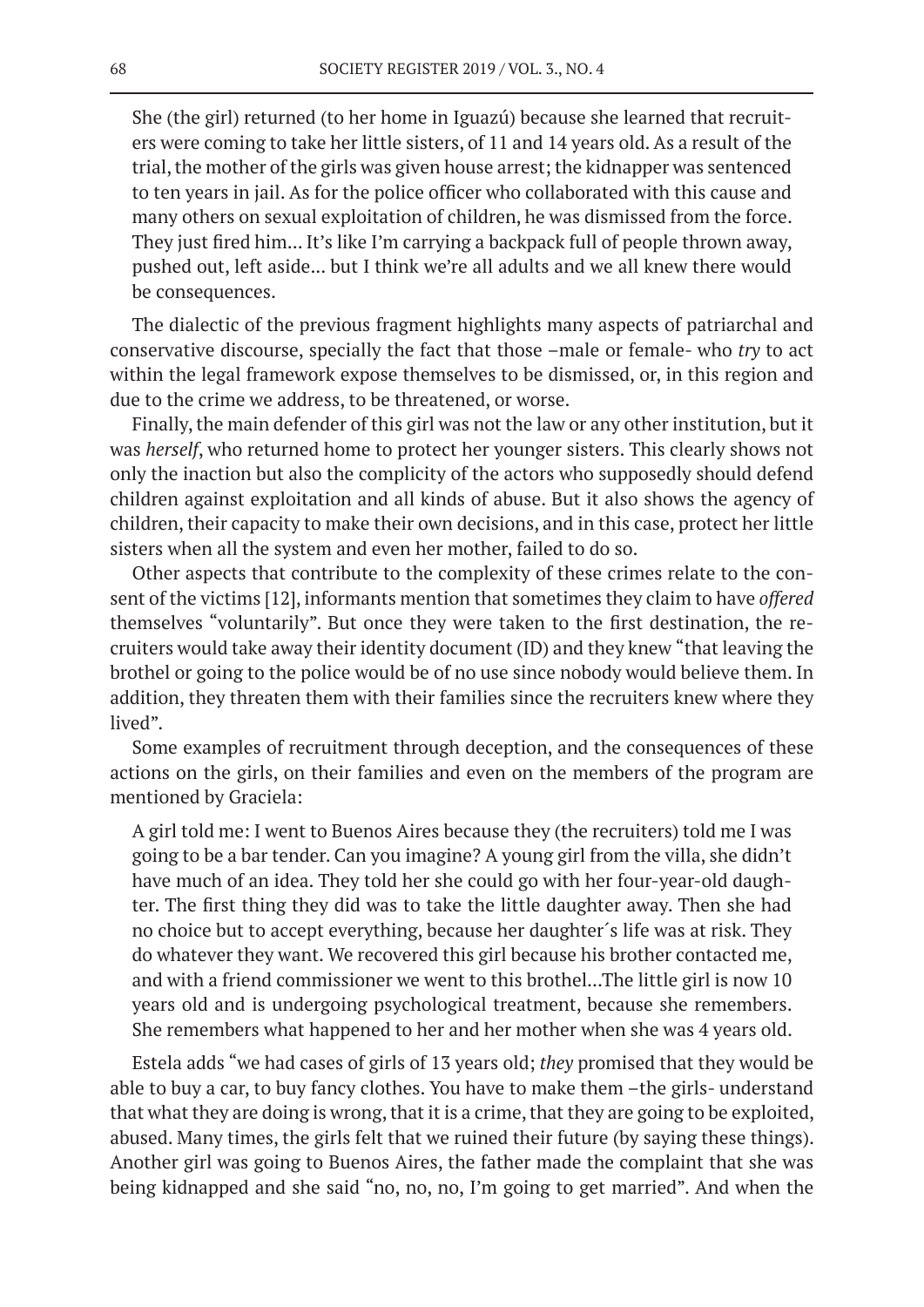*Gendarmerie* took her off the bus, she felt that I had ruined her life. We won many enemies also among the victims".

I asked Estela if the girls were warned about the risks to which they exposed, because in this socioeconomic system, victims seem to be more accountable or responsible for their situation than abusers for committing these crimes.

Her answer:

We explained, did a lot of workshops and talks. But at the moment they do not understand. They think it is their opportunity to improve their lives. Their place of origin is very humble, with many needs. Although there are schools in all neighborhoods in this city…But when you find out that a 14-year-old girl ran away with a truck driver who promised that she would dance in an (Argentinean well known) television show there you say, everything is possible. Everything. Instead, he took her to another province, where she was exploited and later rescued. She thought she was going to dance in a television show. There are things that...how do you handle them? Because that's a magnet, it's an attraction. To dance, to be famous.

The closure of *Happy Childhood* program accounts for the double standard with which some highly sensitive problems such as trafficking for sexual and labour exploitation are handled. Although concern is expressed at the discursive level, actions that have a certain impact and can contribute to preventing or reversing the consequences of these crimes are finally dismantled as they conflict with powerful interests that allow and require the continuity of these practices.

Fallen by the wayside are the physical and psychological integrity of the victims, the work and even the lives of many officials who tried to do "the right thing" and the frustration of those who dedicated their time and training to attempt to reverse the plots of power and complicity, with all the risks it involved. About fear and threats, Estela comments that "at any moment a stranger could insult you or beat you up. This is difficult because you have everything against you, everything."

During the interviews conducted on my field work, the reluctance of many informants (especially politicians and security forces) to answer questions about these issues was evident, so I asked Graciela if the official strategy was denial. She answered:

Total denial. To talk about this is to attack tourism, against the city. It is a bad word. It became very difficult ... in the 35 years as a teacher I was with so many children from very adverse backgrounds ... it was a preparation to face this. Because it is very hard, it is a terrible reality. A social worker told me 'you need a psychologist' and I said no, what I need is justice. I need justice. If there were justice none of this would happen. But things keep happening.

These fragments account for the way discourse functions not only to "disguise, emphasize and legitimate, social position and hence power of speakers, but also to control the minds of recipients in desired ways" (Van Dijk 2005:18). All of this in the interest of the powerful and against the interests of the less powerful. And here, we believe, lays the potential of discourse analysis for revealing these relations of power,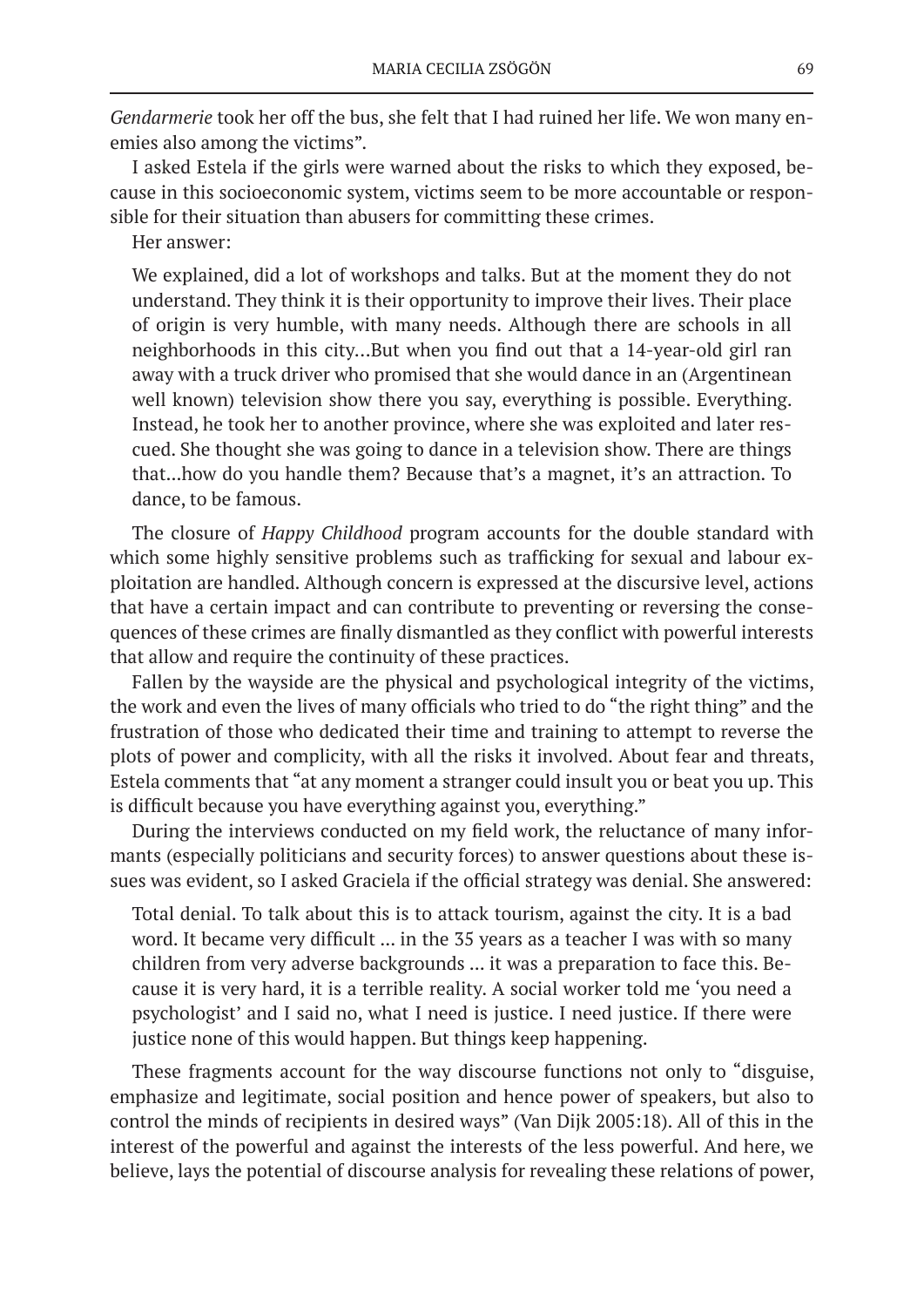dominance and inequality.

#### **CONCLUSIONS**

#### **Colonial and conservative discourse: all roads lead to Rome**

Specialized agencies construct discourses and narratives based on a Eurocentric conception [13] of childhood and family. But in Latin America things did not develop in the same way as they did in the central regions: "while in Europe children received an increasing pedagogical and medical attention, family and school, the children of the European colonies, converted like their parents into subordinates, entered the productive circuits of servility and slavery" (Pedraza 2007: 83). Likewise, European children were gradually freed from work and families became bourgeois families, education became obligatory and free and basic medical services were made available to the working classes, while children under colonial regimes continued to be part of the work resources of a world population that is racially hierarchical (Ibid.: 83).

That is, the coloniality of power appears as constitutive of our region, rather than as a consequence of the conquest and colonization of America. As stated above, in words of Anibal Quihano, coloniality of power persists after formal decolonization (Quijano 2000). Also, as Lilia Monzó states, "colonialism became and continues to provide the greatest form of hyper-exploitation, with significantly cheap labor and horrific working conditions" (Monzó 2019: 51). This process extends even after independence when the Creole bourgeoisie, elite of the new nation-states, perceived their interests as equals to those of the former European rulers. This ideological assimilation renewed the colonial character of the new nations and established social mechanisms to reproduce differences in all spheres, including the labour market and education.

For instance, as Odrowaz-Coates points out, "the initial economic and social dependencies remain in the conditions of the neoliberal, free market economy, maintaining cheap or enslaved labour in the previously exploited areas" (2017: 15).

In line with this idea, Lilia Monzó argues that "the greatest myth of our time is the notion that we inhabit a postcolonial world, that when the global south rose up against the horrors inflicted upon them by the colonial powers and victoriously proclaimed their independence, the economic, social, and political assault on the so called developing world and its people ceased but colonial relations have and continue to persist" (Monzó 2017: 15).

Coloniality -as constitutive of our region- seems to have similarities, or to fit in the ideology of the conservative discourse, which addresses girls and woman from a perspective of subalternity that enables the continuity of exploitation situations due to their assigned position in society. Domestic violence, child abuse, sexual abuse and the early breakdown of family ties are often the triggers of sexual exploitation of children. Cultural issues include the consideration of girls and women as an object and property, as Schiavoni (2003) points out, we live in a society where the patriarchal discourse and practices are much more present than we think and where men feel with the right to take women as objects.

As for children, they were not always assessed, considered, approached, or recog-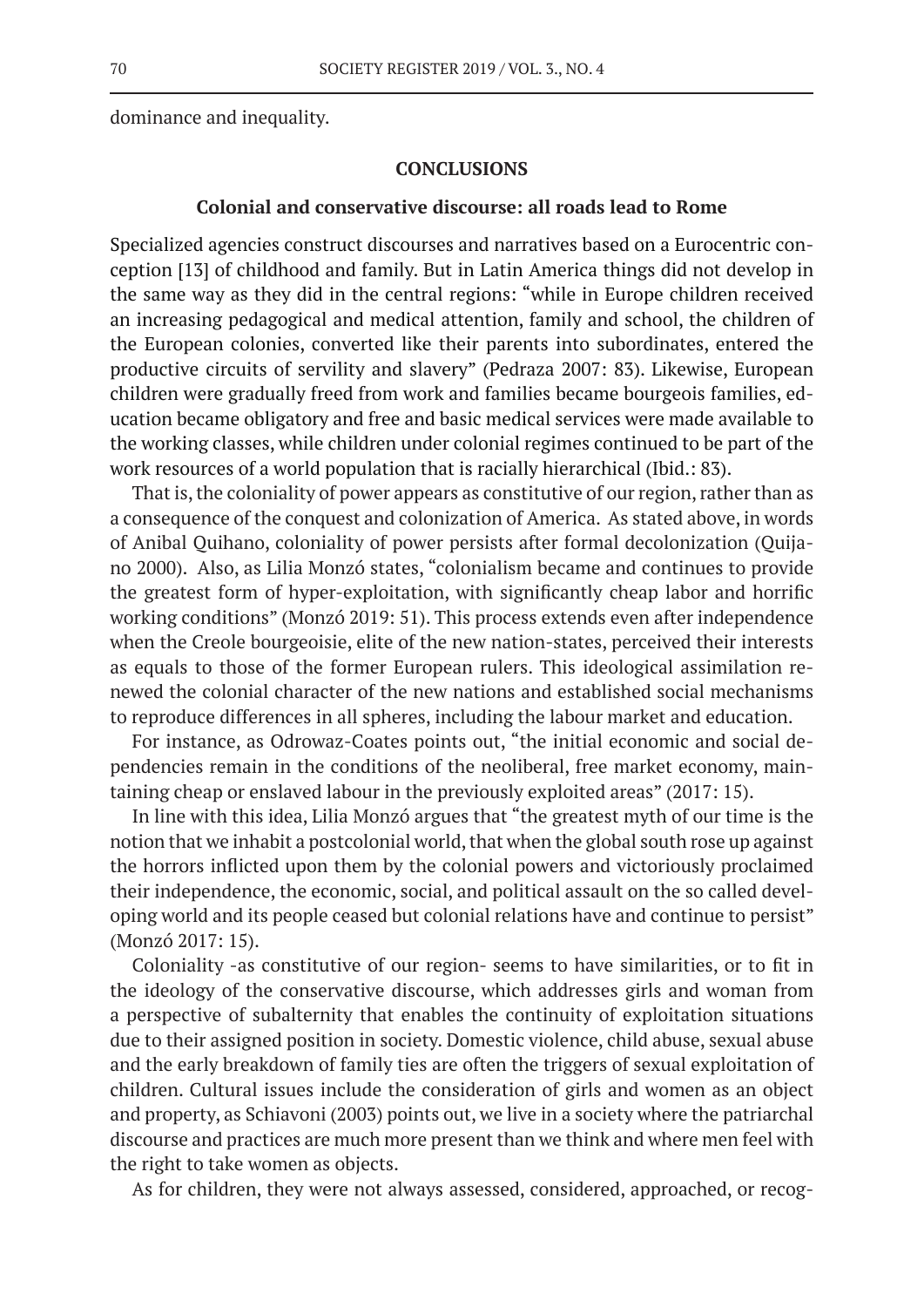nized in the same way. For as long as the notion of "childhood" has existed, it has frequently been equated with lacking or shortcoming. This idea has only relatively recently changed, at least in the legal aspect. But still, children are far from having a voice in our adult-centric world. Thanks to the narrative of the rights of the child, progresses have been made; however, gender inequalities persist in peripheral regions like Latin America. This gap has implications in the occurrence of many crimes whose victims are, most of the time, women and children.

In this scenario it seems difficult to think of an alternative to capitalist hegemony and the market economy, but there are interstices from which alternative proposals can be produced. And here again we highlight the importance of human rights narratives as potential tools from which recreate practices tending to reverse violence against children.

The fundamental challenge for human rights is, as Hanna Arendt argues, that despite being conceived as belonging to all humanity, from the moment of enunciation human rights only make sense within the areas of sovereignty, so refugees and stateless persons represent "the very end of human rights", expelled not only from their communities but also from humanity, what she calls "human rightlessness" (Arendt, cited by Baxi 2007). That is to say, the people who most need the protection of human rights are those to whom these rights are denied, a statement that can be extended to children in situations of vulnerability, poverty, exploitation.

Yet, human rights could be operative since they constitute a symbolic rhetoric with practical consequences, and could, as such, be incorporated in the social fabric of the triple border and reinforce actions in favour of the welfare of children in the region. A creative reading of human rights narratives could enable the conditions for the (re)appropriation of rights, and the mobilization of marginal narratives based on the specificity of Latin American societies.

We believe it is essential to rescue the theoretical, epistemological and methodological frameworks to adapt them to the new social dynamics, which requires resignifying the categories of childhood, child labour and exploitation, but also rethinking our own logic as social scientists and the way in which we could contribute to recreate practices and discourses tending to guarantee children's rights. It is necessary to face these challenges decisively and urgently to guarantee their well-being, their survival and their happiness. Finally, in line with Monzó (2019: 271) we believe that "in this world where millions of people live in dire poverty and endure unimaginable suffering and humiliation, there is still hope ad beauty and goodness".

### NOTES

[1] A campaign against femicide that began in Argentina, in 2015.

[2] Research conducted for my PhD in Social Sciences (Universidad de Buenos Aires, 2017). [3] The theoretical perspective of the" world system" is based on Lenin's proposal (1916), who used the categories of *center and periphery* to account for the functioning of capitalism and understand the mechanisms through which the centers exploit and expropriate the resources of the peripheries. These theses were reworked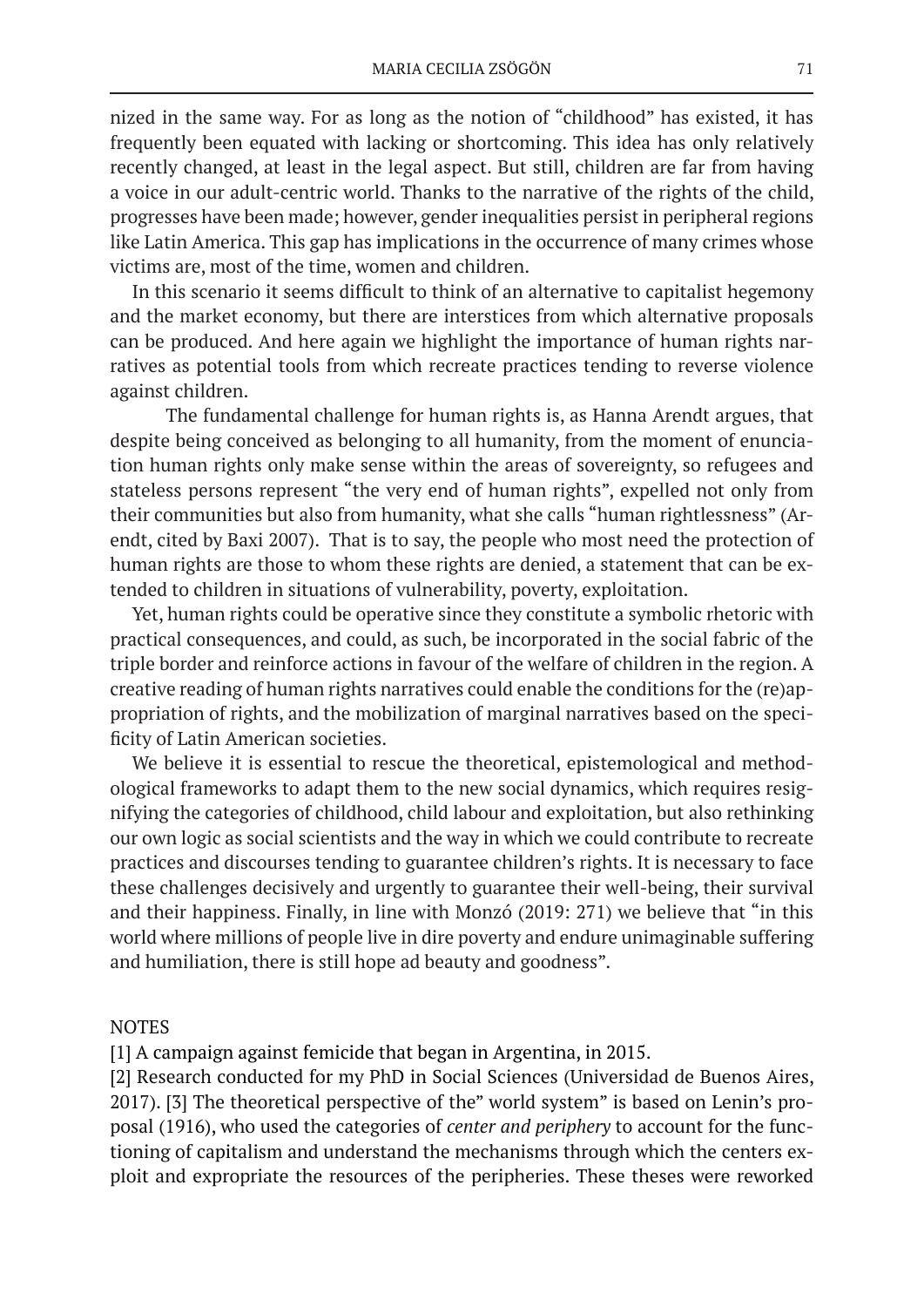by various authors, among whom is Immanuel Wallerstein (*The modern world-system, 1992).*

[4] Let us remember that ILO´s Forced Labour Convention dates from the year 1930. Its full title is "Convention Concerning Forced or Compulsory Labour," and it is one of the eight fundamental conventions of the International Labour Organization.

[5] https://www.ilo.org/ipec/areas/CSEC/lang--en/index.htm

[6] https://www.ilo.org/ipec/areas/CSEC/lang--en/index.htm

[7] Although we do not feel very comfortable with this term, we believe that girls who suffer abuse and exploitation can be regarded as "victims" in many levels. First, victims of a system that was not able or willing to guarantee their rights to safety and their integrity, nor to provide opportunities for their development. Second, a legal, cultural and economic frame that enables recruiters, traffickers and consumers of child pornography and of child prostitution to operate with impunity and even to justify these practices based on an ideology that regards girls and women as –merely- highly sexualized objects.

[8] All names have been changed.

[9] Talks *(charlas)*: Informal presentations about certain issues.

[10] Small semiprecious rocks taken from the nearby mines of Wanda.

[11] Misiones is the province located in the northeast of Argentina and it limits with Brazil and Paraguay. *Puerto Iguazú, Puerto Libertad* and *Puerto Esperanza* are three of the main Argentinean towns of Misiones that integrate the Triple Border. The distance to Buenos Aires is about 1,300 km.

[12] Although such consent is not considered valid within the frame of the actual legislation.

[13] "Europe" here is used as a metaphor rather than a geographical area, and refers to "everything that was established as a racial, ethnic and cultural expression of Europe, and as a extension of it, that is to say as a distinctive identity subject to the coloniality of power" (Quijano 2014: 69).

**FUNDING:** this work was supported by a fellowship of UNESCO/ Janusz Korczak Chair in Social Pedagogy, The Maria Grzegorzewska University, Warsaw, Poland and a fellowship of the National Council of Scientific and Technical Research (CONICET) of Argentina.

**CONFLICT OF INTEREST:** The author declares no conflict of interest.

# **REFERENCES**

Baxi, Upendra. 2007. *The future of Human Rights*. Oxford: Oxford University Press. Bourdieu, Pierre. 1989. *O Poder Simbólico*. Rio de Janeiro: Bertrand Brasil.

Cioban, Smaranda. 2018. "Exploring how children perceive their work. Case study in Salaj County, Romania." Pp. 79-118 in *Children and Youth in Varied Socio-Cultural Context*. *Theory, research, practice*, edited by U. Markowska-Manista. Warsaw: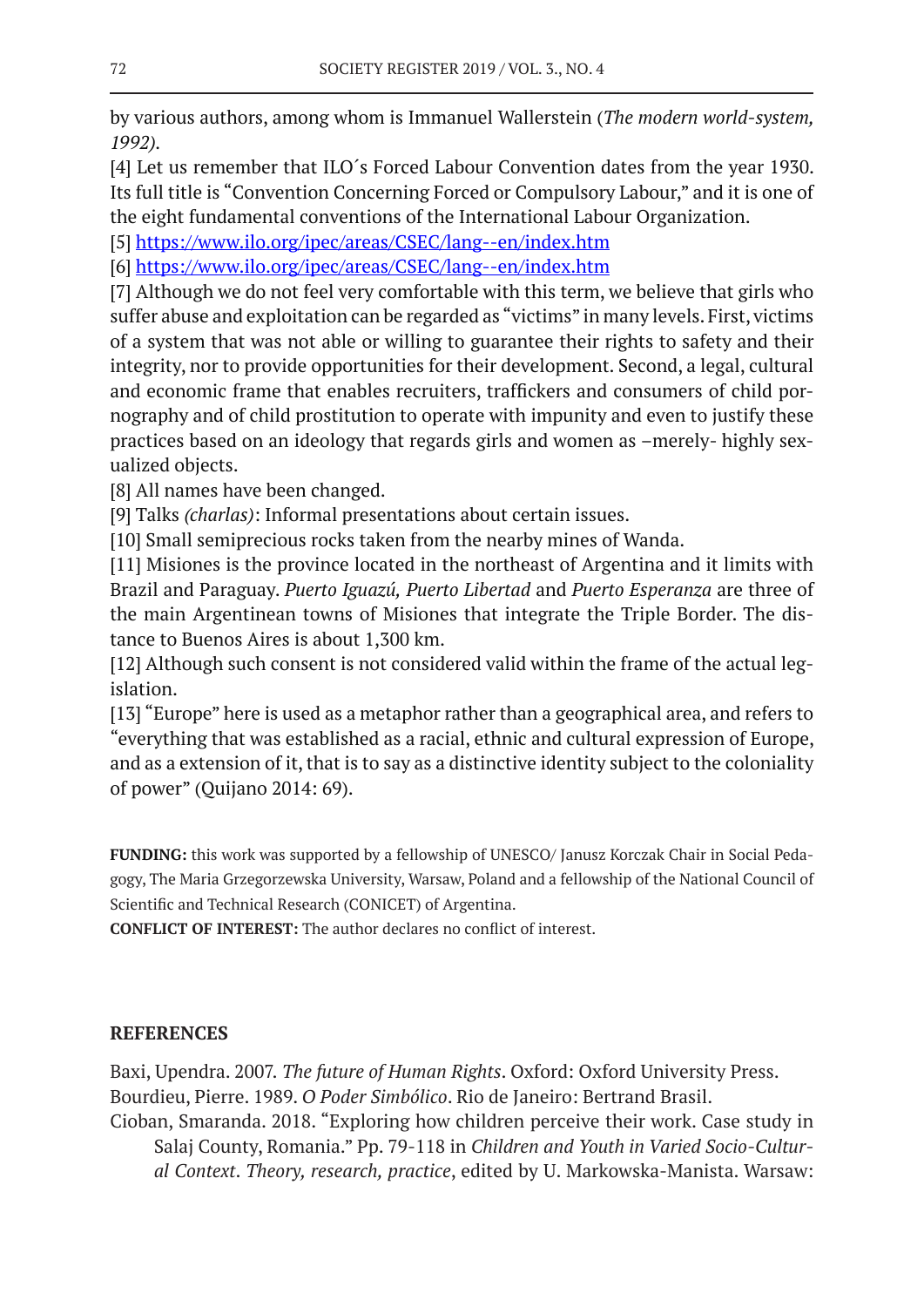Wydawnictwo Akademii Pedagogiki Specjalnej.

- Lenin, Vladimir. 1975 [1916]. *El imperialismo, fase superior del capitalismo.* Buenos Aires: Anteo.
- Fairclough, Norman. 2003. *Analyzing Discourse*. London: Routledge.
- Lander, Edgardo (comp.) *La colonialidad del saber: eurocentrismo y ciencias sociales. Perspectivas latinoamericanas.* Buenos Aires: CLACSO.
- Monzó, Lidia. 2017. *Preface* in *Symbolic violence in socio-educational contexts.* Poland: Wydawnictwo Akademii Pedagogiki Specjalnej im. Marii Grzegorzewskiej.
- Monzó, Lidia. 2019. *A revolutionary subject. Pedagogy of Woman of color and Indigeneity.*  New York: Peter Lang.
- Odrowaz-Coates, Anna. 2017. "Revisiting power and supremacy in the post-colonial world. Globalization as a refined phase of colonization." Pp 13-23 in *Symbolic violence in socio-educational contexts.* Poland: Wydawnictwo Akademii Pedagogiki Specjalnej im. Marii Grzegorzewskiej.
- Odrowaz-Coates, Anna. 2019. "Gender equality and children's equality in liberal and conservative discourses; Implications toward language and society." *Society Register* 3(4): 7-16.
- Organización Internacional del Trabajo (OIT) Convenio 138 sobre la edad mínima de admisión al empleo (Entrada en vigor: 19 junio 1976*)*
- Organización Internacional del Trabajo Convenio 182 sobre las peores formas de trabajo infantil, 1999 (Convenio sobre la prohibición de las peores formas del trabajo infantil y la acción inmediata para su eliminación).
- Organización Internacional del Trabajo 2002. *Un futuro sin trabajo infantil. Informe global con arreglo al seguimiento de la Declaración de la OIT relativa a los principios y derechos fundamentales en el trabajo*. Ginebra: Conferencia Internacional del Trabajo.
- Organización Internacional del Trabajo 2006. *La eliminación del trabajo infantil, un objetivo a nuestro alcance.* Conferencia Internacional del Trabajo, 95º reunión, Informe I (B), Ginebra.
- Organización Internacional para las Migraciones. 2006. *Estudio exploratorio sobre trata de personas con fines de explotación sexual en Argentina, Chile y Uruguay*. OIM América Latina.
- Organización de las Naciones Unidas (ONU). Protocolo para Prevenir, Reprimir y Sancionar la Trata de Personas, especialmente Mujeres y Niños (Protocolo de Palermo).
- ILO. 1930. "Convention Concerning Forced or Compulsory Labour."
- Pecheny, Mario et al. 2019. "Sexual activism and ´actually existing erotism´: the politics of victimization and ´lynching´ in Argentina." *International Sociology* 34(4): 455-470.
- Pedraza Gómez, Zandra. 2007. "El trabajo infantil en clave colonial, consideraciones histórico-antropológicas." Pp. 80-90 in en *Revista Nómadas,* núm. 2. Colombia: Universidad Central Bogotá.
- Sachs, Jeffrey. 2005. *O fim da pobreza*. Portugal: Casa das Letras.
- Santos, Boaventura de S. y Meneses, M.P. (comp). 2014. *Epistemologías del Sur: per-*